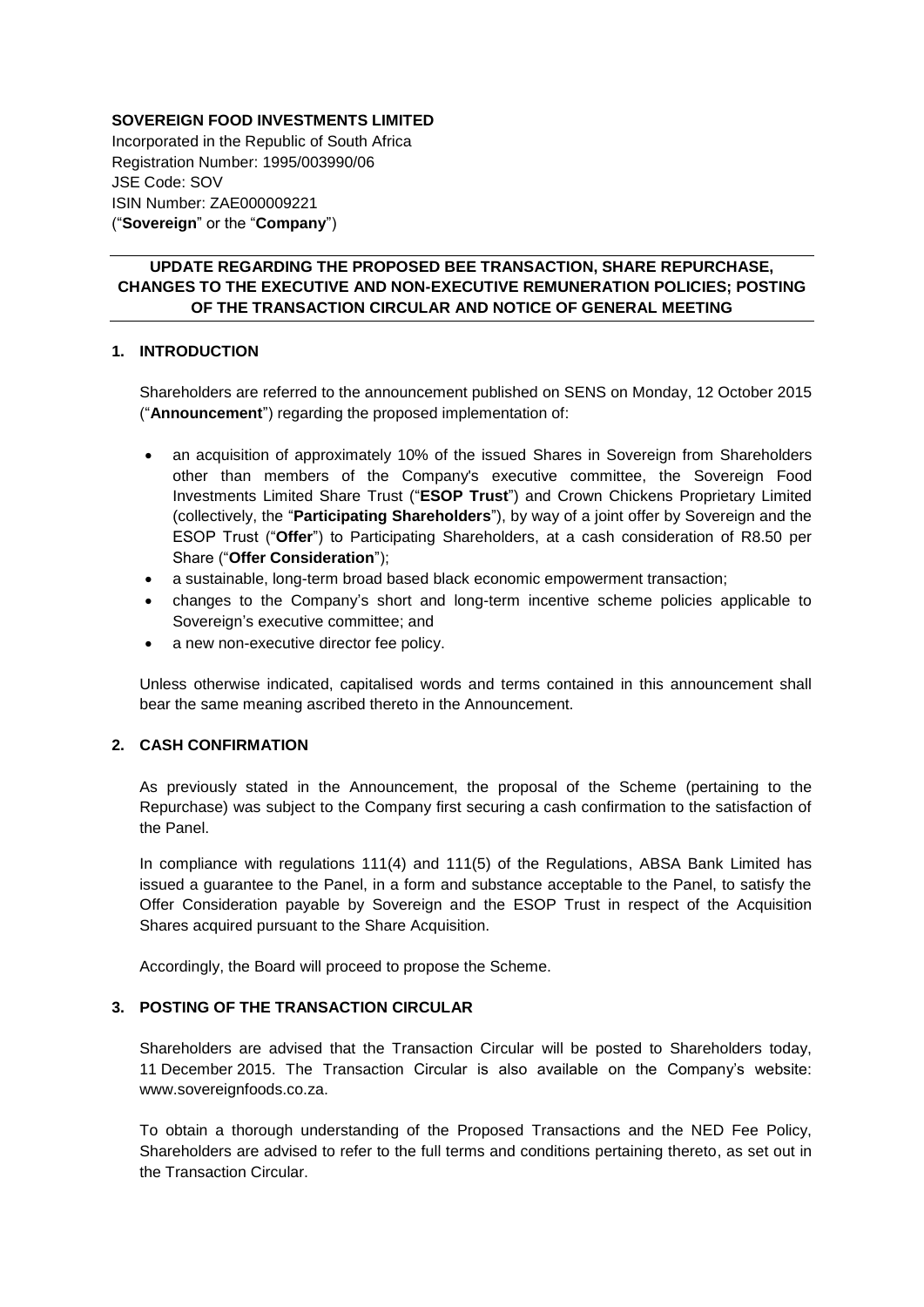### **4. BOARD AND INDEPENDENT BOARD OPINION AND RECOMMENDATION**

The Board, having considered the reports provided by Mazars Corporate Finance Proprietary Limited ("**Mazars**"), has carefully considered the terms, conditions and rationale for the Proposed Transactions and is of the opinion that the Proposed Transactions are fair in so far as Shareholders are concerned, and accordingly recommends that Shareholders vote in favour of the resolutions pertaining to the Proposed Transactions to be proposed at the General Meeting.

The Independent Board, having considered the reports provided by Mazars, is unanimously of the opinion that the terms and conditions of the Repurchase and the Redemption Repurchase are fair and reasonable in so far as the Shareholders are concerned, and accordingly recommends that Shareholders vote in favour of the resolutions pertaining to the Repurchase and the Redemption Repurchase to be proposed at the General Meeting.

Mazars' reports are included in the Transaction Circular.

# **5. REVISED** *PRO FORMA* **FINANCIAL INFORMATION**

The summary *pro forma* financial information as included in the Announcement illustrated the impact of the Proposed Transactions and the introduction of the NED Fee Policy (collectively, the "**Transactions**") on the audited, consolidated financial statements of Sovereign for the year ended 28 February 2015.

Following the publication on SENS of the unaudited financial results of Sovereign for the six months ended 31 August 2015, revised *pro forma* financial information is required to be presented, to illustrate the effect of the Transactions on the most recent published results of Sovereign.

The table below sets out the summary *pro forma* financial effects of the Transactions on Sovereign's basic earnings, headline earnings, diluted earnings, diluted headline earnings, net asset value and net tangible asset value per Share, both inclusive and exclusive of once-off costs. Once-off costs include a BEE share based payment charge in terms of IFRS 2: Share-based payment and transaction costs.

The summary *pro forma* financial effects have been prepared to illustrate the impact of the Transactions on the unaudited, published financial information of Sovereign for the six months ended 31 August 2015, had the Transactions occurred on 1 March 2015 for purposes of the statement of comprehensive income and on 31 August 2015 for purposes of the statement of financial position.

The summary *pro forma* financial effects have been prepared using the accounting policies that comply with International Financial Reporting Standards and that are consistent with those applied in the audited, published financial statements of Sovereign for the year ended 28 February 2015.

The summary *pro forma* financial effects set out below are the responsibility of the directors of Sovereign and have been prepared for illustrative purposes only and because of their nature may not fairly present the financial position, changes in equity and results of operations or cash flows of Sovereign after the Transactions.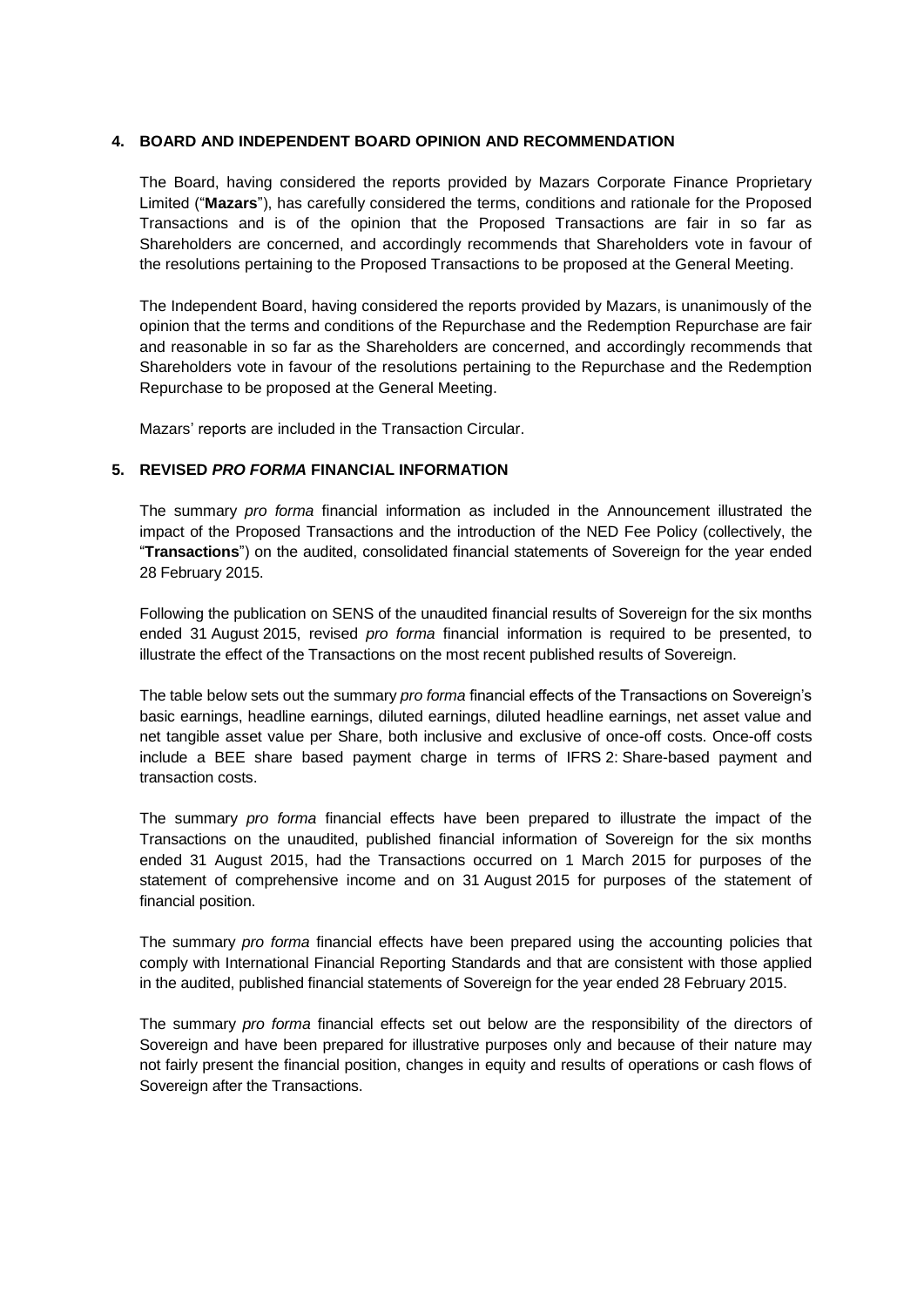|                                                | <b>Before the</b><br><b>Transactions</b> | <b>After the</b><br>Repurchase<br>and ESOP<br><b>Acquisition</b> | %<br>change  | After the<br><b>Proposed</b><br><b>Transactions</b> | $\frac{0}{0}$<br>change | After the<br><b>Transactions</b> | $\%$<br>change | Overall %<br>change |
|------------------------------------------------|------------------------------------------|------------------------------------------------------------------|--------------|-----------------------------------------------------|-------------------------|----------------------------------|----------------|---------------------|
|                                                | <b>Actual</b>                            | Pro forma                                                        | Pro<br>forma | Pro forma                                           | Pro<br>forma            | Pro forma                        | Pro<br>forma   | Pro forma           |
| <b>Notes</b>                                   | 1,9                                      | $\overline{c}$                                                   | 3            | 4                                                   | 5                       | 6                                | $\overline{7}$ | 8                   |
| <b>Excluding once-off costs</b>                |                                          |                                                                  |              |                                                     |                         |                                  |                |                     |
| Earnings per Share (cents)                     | 89.6                                     | 97.6                                                             | 8.9%         | 99.9                                                | 2.4%                    | 100.9                            | 1.0%           | 12.6%               |
| Diluted earnings per Share (cents)             | 89.6                                     | 97.6                                                             | 8.9%         | 99.9                                                | 2.4%                    | 100.9                            | 1.0%           | 12.6%               |
| Headline earnings per Share (cents)            | 89.7                                     | 97.7                                                             | 8.9%         | 100.0                                               | 2.4%                    | 101.0                            | 1.0%           | 12.6%               |
| Diluted headline earnings per Share (cents)    | 89.7                                     | 97.7                                                             | 8.9%         | 100.0                                               | 2.4%                    | 101.0                            | 1.0%           | 12.6%               |
| Net asset value per Share (cents)              | 1 000.7                                  | 1 0 1 7 . 1                                                      | 1.6%         | 1 0 5 1 .0                                          | 3.4%                    | 1 0 5 2.0                        | 0.1%           | 5.1%                |
| Net tangible asset value per Share (cents)     | 1 000.7                                  | 1 0 1 7 . 1                                                      | 1.6%         | 1 0 5 1 .0                                          | 3.4%                    | 1 0 5 2.0                        | 0.1%           | 5.1%                |
| Including once-off costs                       |                                          |                                                                  |              |                                                     |                         |                                  |                |                     |
| Earnings per Share (cents)                     | 89.6                                     | 96.4                                                             | 7.5%         | 67.0                                                | (30.5%)                 | 67.6                             | 0.8%           | (24.6%)             |
| Diluted earnings per Share (cents)             | 89.6                                     | 96.4                                                             | 7.5%         | 67.0                                                | (30.5%)                 | 67.6                             | 0.8%           | (24.6%)             |
| Headline earnings per Share (cents)            | 89.7                                     | 96.4                                                             | 7.5%         | 67.1                                                | (30.4%)                 | 67.6                             | 0.8%           | (24.6%)             |
| Diluted headline earnings per Share (cents)    | 89.7                                     | 96.4                                                             | 7.5%         | 67.1                                                | (30.4%)                 | 67.6                             | 0.8%           | (24.6%)             |
| Net asset value per Share (cents)              | 1 000.7                                  | 1 0 1 3.2                                                        | 1.2%         | 1 0 2 5 . 2                                         | 1.2%                    | 1 0 2 5 . 8                      | 0.1%           | 2.5%                |
| Net tangible asset value per Share (cents)     | 1 000.7                                  | 1 0 1 3.2                                                        | 1.2%         | 1 0 2 5 . 2                                         | 1.2%                    | 1 0 2 5 . 8                      | 0.1%           | 2.5%                |
| Number of Shares in issue                      | 76 222 266                               | 69 636 098                                                       |              | 94 271 484                                          |                         | 94 271 484                       |                |                     |
| Number of Shares in issue less treasury Shares | 74 662 466                               | 67 326 298                                                       |              | 66 025 503                                          |                         | 66 025 503                       |                |                     |
| Weighted average number of Shares in issue     | 75 218 838                               | 67 882 670                                                       |              | 66 581 875                                          |                         | 66 581 875                       |                |                     |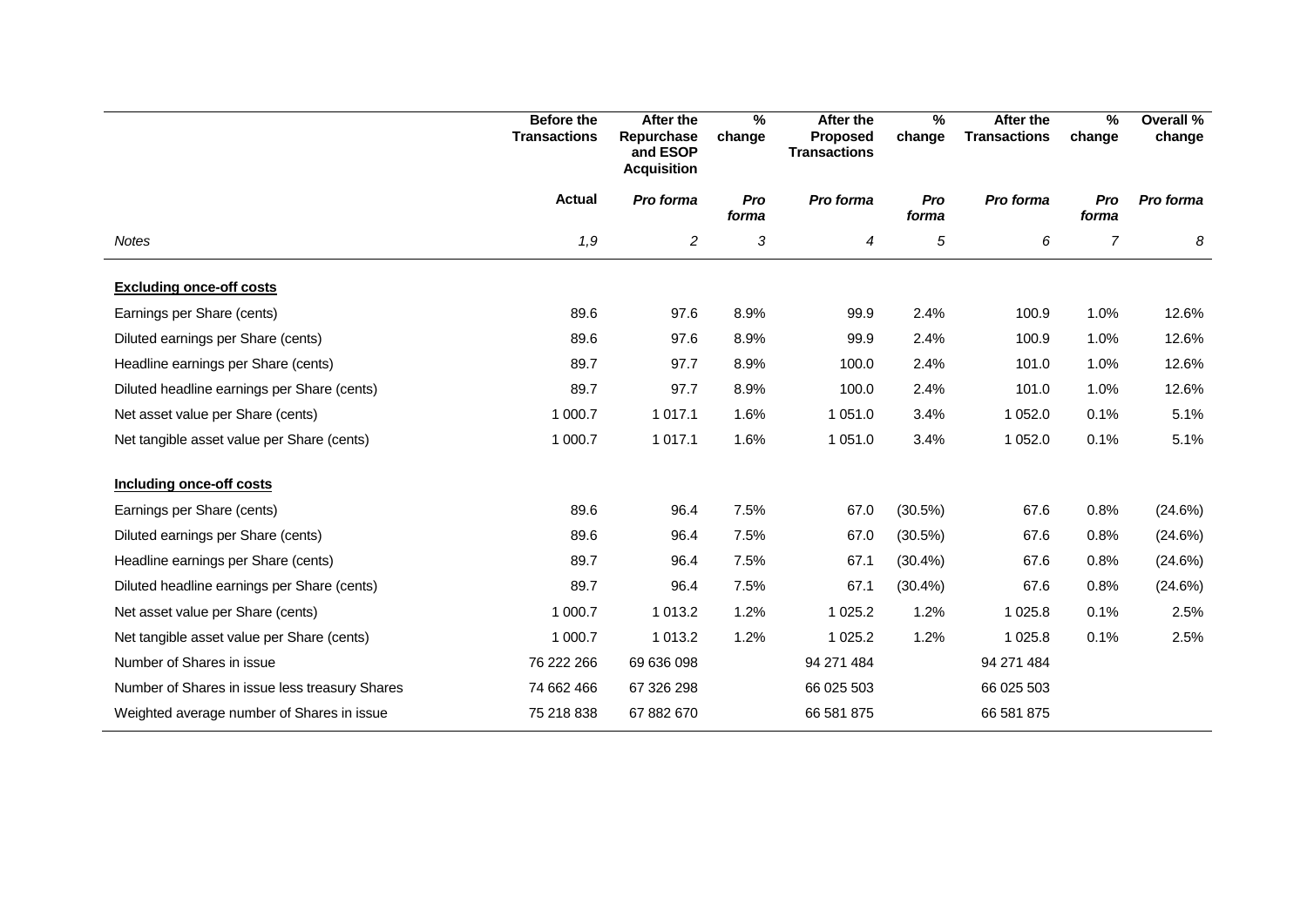#### Notes:

- 1. The "Before the Transactions" basic earnings, headline earnings, diluted earnings, diluted headline earnings per Share have been extracted without adjustment from the unaudited, published financial information of Sovereign for the six months ended 31 August 2015. The "Before the Transactions" net asset value and net tangible asset value per Share have been calculated from the financial information presented in the unaudited, published financial information of Sovereign as at 31 August 2015.
- 2. The financial information included in the "After the Repurchase and ESOP Acquisition" column has been prepared based on Sovereign's unaudited, published financial information for the six months ended 31 August 2015 and taking into account the following:
	- a. The repurchase of 6 586 168 Shares.
	- b. The acquisition of 750 000 Shares by the ESOP Trust.
	- c. Payment of once-off transaction costs attributable to the Repurchase and ESOP Acquisition amounting to R2 485 589.
	- d. Net finance costs incurred amounting to R1 602 933 in respect of the net cash amount paid relating to the Repurchase and ESOP Acquisition, which adjustment is expected to have a continuing effect on the financial information of Sovereign.
	- e. Recognition of taxation at a rate of 28%.
	- f. Once-off recognition of securities transfer tax at a rate of 0.25%.
- 3. The percentage change is measured as the difference between the "After the Repurchase and ESOP Acquisition" column and the "Before the Transactions" column as a percentage of the "Before the Transactions" column.
- 4. The financial information included in the "After the Proposed Transactions" column has been prepared based on Sovereign's unaudited, published financial information for the six months ended 31 August 2015, taking into account those adjustments set out in point 2 above and the following:
	- a. The acquisition by the BEE Trust of 1 300 795 Contributed Shares from Exco, which Shares will be recognised as treasury Shares.
	- b. The subscription by the BEE Trust of 758 031 Exco Funded Shares, which Shares will be recognised as treasury Shares.
	- c. The subscription by the BEE Trust of 23 877 355 Notionally Funded Shares, which Shares will be recognised as treasury Shares, funded through the subscription by Sovereign of 23 877 355 preferent units in the BEE Trust, in terms of the Notional Loan and the consolidation of the BEE Trust in terms of IFRS 10: Consolidated Financial Statements.
	- d. Termination of the LTIS in terms of the New Executive Remuneration Policy and the consequent reversal of costs and an accrual relating thereto in an amount of R2 801 250, arising in terms of the LTIS awards which vest on 1 March 2016, which adjustment is expected to have a continuing effect on the financial information of Sovereign.
	- e. Amendment to the STIS in terms of the New STIS as it relates to Exco by reversing costs and an accrual relating thereto in an amount of R2 801 250 and recognising costs and an accrual of R1 834 200 (based on the maximum of 30% of the total cost to company), which adjustments are expected to have a continuing effect on the financial information of Sovereign.
	- f. Recognition of a once-off and recurring share based payment charges in terms of IFRS 2: Share-Based Payments, amortised for the six months ended 31 August 2015. The recurring share based payment charge will have a continuing effect on the financial information of Sovereign.
	- Payment of once-off transaction costs attributable to the BEE Transaction amounting to R14 011 803.
	- h. Once-off payment in cash of a maximum of R500 000 in respect of capital gains tax or income tax payable by Exco as a result of the disposal of the Contributed Shares.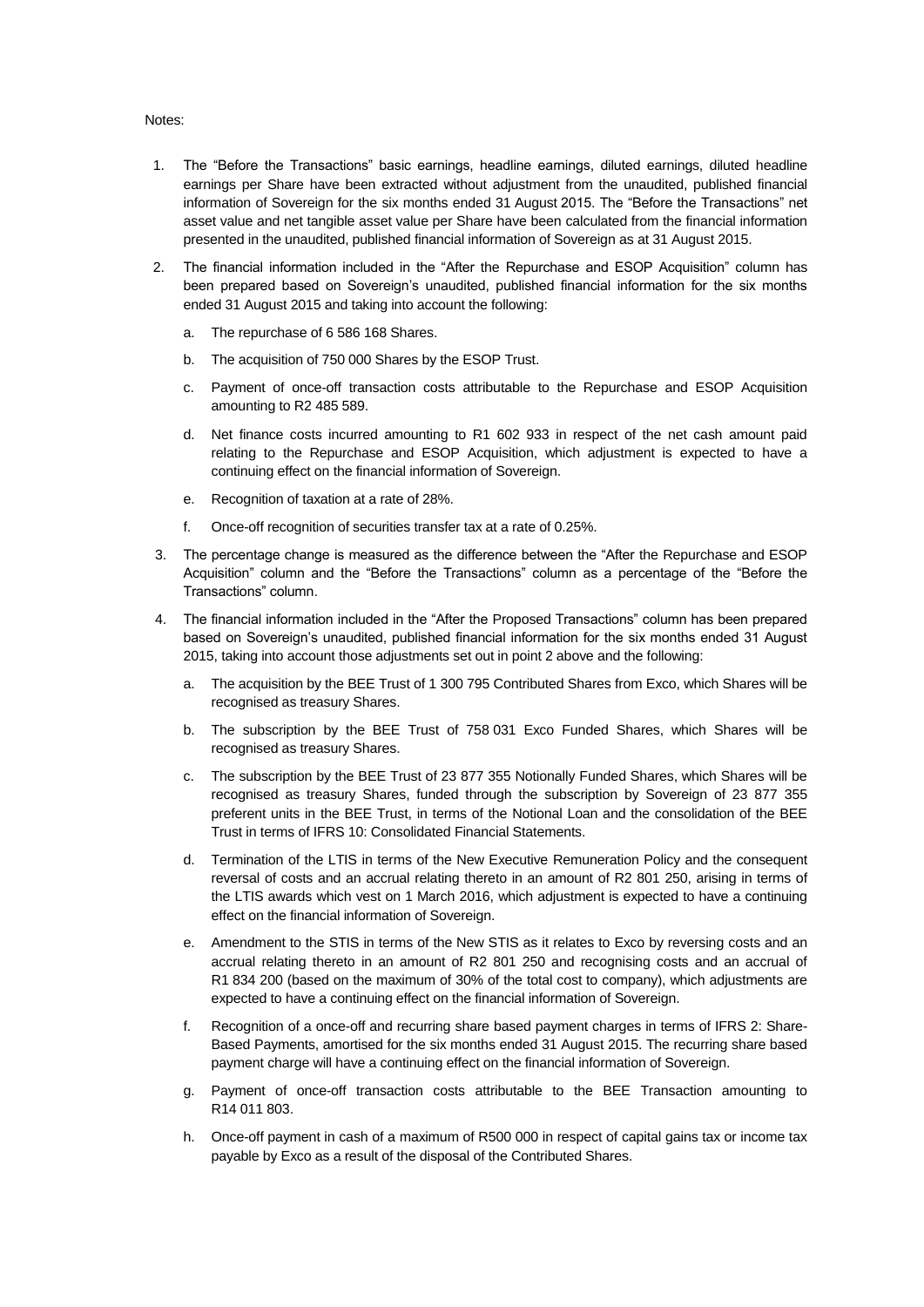- i. Net finance costs incurred amounting to R323 015 in respect of the net cash amount paid relating to the BEE Transaction. The net finance costs are expected to have a continuing effect on the financial information of Sovereign.
- j. Recognition of taxation at a rate of 28%.
- k. Once-off recognition of securities transfer tax at a rate of 0.25%.
- 5. The percentage change is measured as the difference between the "After the Proposed Transactions" column and the "After the Repurchase and ESOP Acquisition" column as a percentage of the "After the Repurchase and ESOP Acquisition" column.
- 6. The financial information included in the "After the Transactions" column has been prepared based on Sovereign's unaudited, published financial information for the six months ended 31 August 2015, taking into account those adjustments set out in point 2 and 4 above and the following:
	- a. Deduction of the fees paid to non-executive directors of an amount of R1 871 000 and the recognition of an amount paid to non-executive directors of R948 000 in terms of the introduction of the NED Fee Policy, which adjustments are expected to have a continuing effect on the financial information of Sovereign.
	- b. Payment of once-off transaction costs attributable to the introduction of the NED Fee Policy amounting to R300 000.
	- c. Net finance costs incurred amounting to R12 000 in respect of the net cash amount paid relating to the NED Fee Policy. The net finance costs are expected to have a continuing effect on the financial information of Sovereign.
	- d. Recognition of taxation at a rate of 28%.
- 7. The percentage change is measured as the difference between the "After the Transactions" column and the "After the Proposed Transactions" column as a percentage of the "After the Proposed Transactions" column.
- 8. The percentage change is measured as the difference between the "After the Transactions" column and the "Before the Transactions" column as a percentage of the "Before the Transactions" column.
- 9. There are no other post balance sheet events that require adjustments and *pro forma* financial information.

The financial effect of the Redemption Repurchase has not been included in the above summary *pro forma* financial information, however if the Redemption Repurchase were to be implemented in the future the effect would be a cash payment of a total of R1 for all the Notionally Funded Shares repurchased by Sovereign and the reduction in the number of Shares in issue by such number of Notionally Funded Shares repurchased in terms of the Redemption Repurchase.

The summary *pro forma* financial effects have been reviewed and reported on by the reporting accountants and auditors of Sovereign.

### **6. UPDATE ON IRREVOCABLE UNDERTAKINGS**

Sovereign is pleased to announce that it has received further irrevocable undertakings from Shareholders to vote in favour of the resolutions required to approve the Transactions at the General Meeting ("**Resolutions**").

The directors who, directly or indirectly, hold Shares in Sovereign and who are able to vote on the Resolutions, have undertaken to vote in favour of such Resolutions in respect of such shareholdings.

In addition to the aforementioned Irrevocables, the following Shareholders holding approximately 56.4% of the Shares exercisable at the General Meeting as at the date of such Shareholders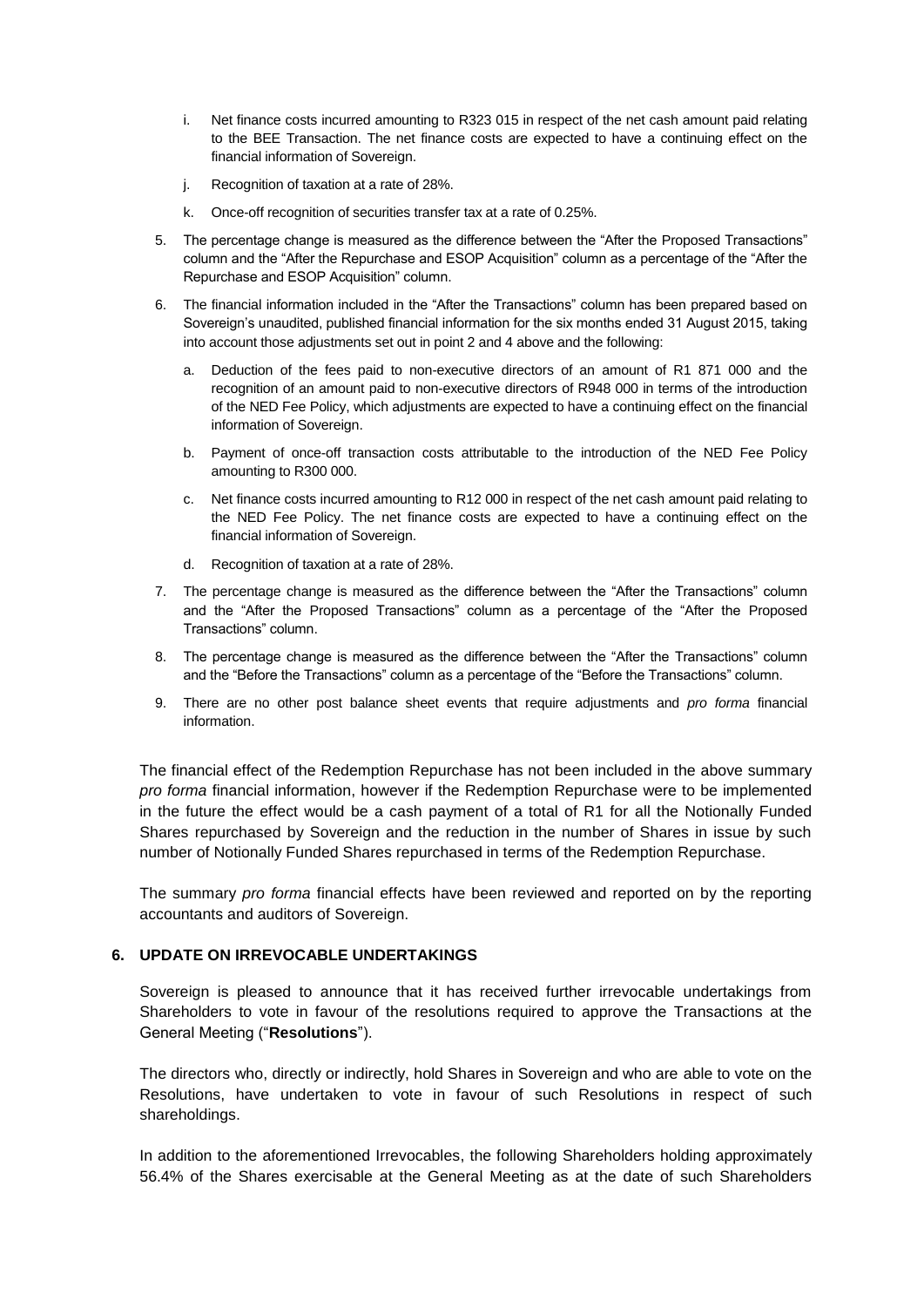providing such Irrevocables, have provided irrevocable undertakings to vote in favour of the Resolutions.

| <b>Shareholder</b>                              | Number of<br>Shares held at<br>the date of<br>providing the<br><b>Irrevocables</b> | Percentage<br>of eligible<br><b>Shares</b> |
|-------------------------------------------------|------------------------------------------------------------------------------------|--------------------------------------------|
| <b>Prudential Investment Managers</b>           | 15 446 776                                                                         | 21.1%                                      |
| Sanlam Investment Management                    | 9 350 000                                                                          | 12.7%                                      |
| <b>RECM</b> and Calibre Limited                 | 8 646 024                                                                          | 11.8%                                      |
| Old Mutual Investment Group                     | 5 572 741                                                                          | 7.6%                                       |
| Personal Trust International Management Company | 2 386 574                                                                          | 3.2%                                       |
| Total                                           | 41 402 115                                                                         | 56.4%                                      |

### **7. GENERAL MEETING**

The General Meeting will be held in the Company's boardroom, 9 Kruis River Road, Uitenhage at 10:00 on Thursday, 14 January 2016, to consider and, if deemed fit, pass the Resolutions set out in the notice of General Meeting forming part of the Transaction Circular, with or without modification.

# **8. SALIENT DATES AND TIMES**

|                                                                                                                                                                                                         | 2015 / 2016           |
|---------------------------------------------------------------------------------------------------------------------------------------------------------------------------------------------------------|-----------------------|
| Record date to determine which Shareholders are entitled to<br>receive the Transaction Circular on                                                                                                      | Friday, 4 December    |
| Posting of the Transaction Circular to Shareholders on                                                                                                                                                  | Friday, 11 December   |
| Last day to trade in Shares in order to be recorded in the register<br>and thereby be able to attend, participate and vote at the General<br>Meeting on                                                 | Thursday, 31 December |
| Record date to be eligible to attend, participate in and vote at the<br>General Meeting on                                                                                                              | Friday, 8 January     |
| Forms of proxy to be received by the transfer secretaries by 10:00<br>on                                                                                                                                | Tuesday, 12 January   |
| General Meeting to be held at 10:00 on                                                                                                                                                                  | Thursday, 14 January  |
| Results of General Meeting, as well as confirming dates pertinent<br>to the Offer and Scheme, published on SENS on                                                                                      | Thursday, 14 January  |
| Offer opening date at 09:00 on                                                                                                                                                                          | Friday, 15 January    |
| Expected date of receipt of the compliance certificate from the<br>Panel on or about                                                                                                                    | Thursday, 11 February |
| Finalisation announcement published on SENS on or about                                                                                                                                                 | Friday, 12 February   |
| Last day to trade in Shares in order to be registered as a<br>Shareholder in the register at the Offer and Scheme record date,<br>on or about                                                           | Friday, 19 February   |
| Shares trade "ex" the right to participate in the Offer and Scheme,<br>on or about                                                                                                                      | Monday, 22 February   |
| Expected date for the closing of the Offer at 12:00 on or about                                                                                                                                         | Friday, 26 February   |
| Offer and Scheme record date, being the expected date by which<br>a Shareholder must be recorded as such in the register in order to<br>be entitled to participate in the Offer and Scheme, on or about | Friday, 26 February   |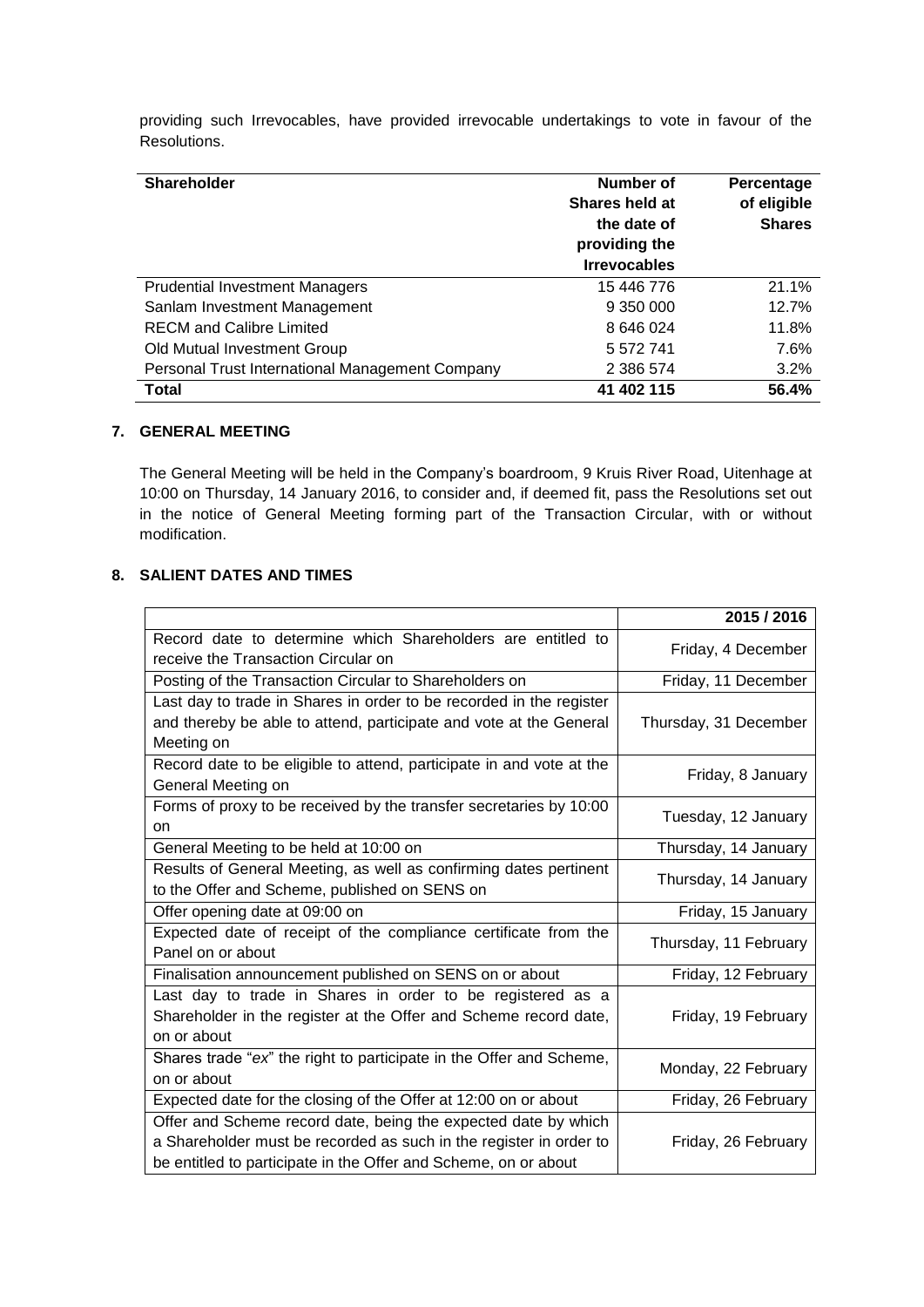| Expected date on which the Share Acquisition will be               |                     |
|--------------------------------------------------------------------|---------------------|
| implemented in terms of the Offer and the Offer Consideration will | Monday, 29 February |
| be paid to the relevant Participating Shareholders, on or about    |                     |
| Expected date on which the Share Acquisition will be               |                     |
| implemented in terms of the expropriation provisions of the        | Tuesday, 1 March    |
| Scheme and the date on which the Offer Consideration will be       |                     |
| paid to the Participating Shareholders, on or about                |                     |

### **Notes:**

- 1. All of the above dates and times are subject to change, with the approval of the JSE Limited and the Panel, if required. The dates have been determined based on certain assumptions regarding the date by which certain regulatory approvals will have been obtained and that Shareholders will not exercise their rights in terms of section 115(3) of the Companies Act. Any change in the dates and times will be released on SENS.
- 2. All times given in this announcement are local times in South Africa.
- 3. Shareholders should note that as transactions in shares are settled in the electronic settlement system used by Strate Proprietary Limited, settlement of trades takes place 5 business days after such trade, therefore:
	- a. persons who acquire Shares after the last day to trade in order to be eligible to vote at the General Meeting, namely, Thursday, 31 December 2015, will not be entitled to vote thereat, but may, nevertheless, provided the Repurchase is approved and they acquire the Shares on or prior to the last day to trade in respect of the Offer and Scheme, expected to be Friday, 19 February 2016 ("**Offer and Scheme LDT**"), participate in the Offer and Scheme; and
	- b. persons who acquire Shares after the Offer and Scheme LDT will not be entitled to participate in the Offer and thus will not be entitled to receive payment of the Offer Consideration.
- 4. A Shareholder may appoint a proxy to represent the Shareholder at the General Meeting by completing the form of proxy attached to the Transaction Circular in accordance with the instructions contained therein and delivering it to the transfer secretaries by no later than 48 hours before the General Meeting. Should the form of proxy not be delivered to the transfer secretaries by this time, the Shareholder will be entitled to furnish the form of proxy to the chairman of the General Meeting before the appointed proxy exercises any of the shareholder rights at the General Meeting (or any adjournment or postponement thereof).
- 5. If the General Meeting is adjourned or postponed, forms of proxy submitted for the initial General Meeting will remain valid in respect of any such adjournment or postponement.
- 6. Dematerialised Shareholders, other than those with "own name" registration, must provide their CSDP or broker with their instructions as to how they wish their Shares to be voted at the General Meeting by the cut-off time stipulated in their respective custody agreements.
- 7. Shareholders who wish to exercise their appraisal rights in terms of section 164 of the Companies Act, are referred to the Transaction Circular for details of their appraisal rights and the timing for the exercise of their appraisal rights.
- 8. No dematerialisation or rematerialisation of Shares may take place between the Offer and Scheme LDT and the Offer and Scheme record date.
- 9. Shareholders should exercise caution when dealing in Shares between the Offer and Scheme LDT and the Offer and Scheme record date.

# **9. RESPONSIBILITY STATEMENT**

Each member of the Independent Board and the Board, collectively and individually, accepts full responsibility for the accuracy of the information given in this announcement and the Announcement (collectively, the "**Transaction Announcements**") and certifies that to the best of